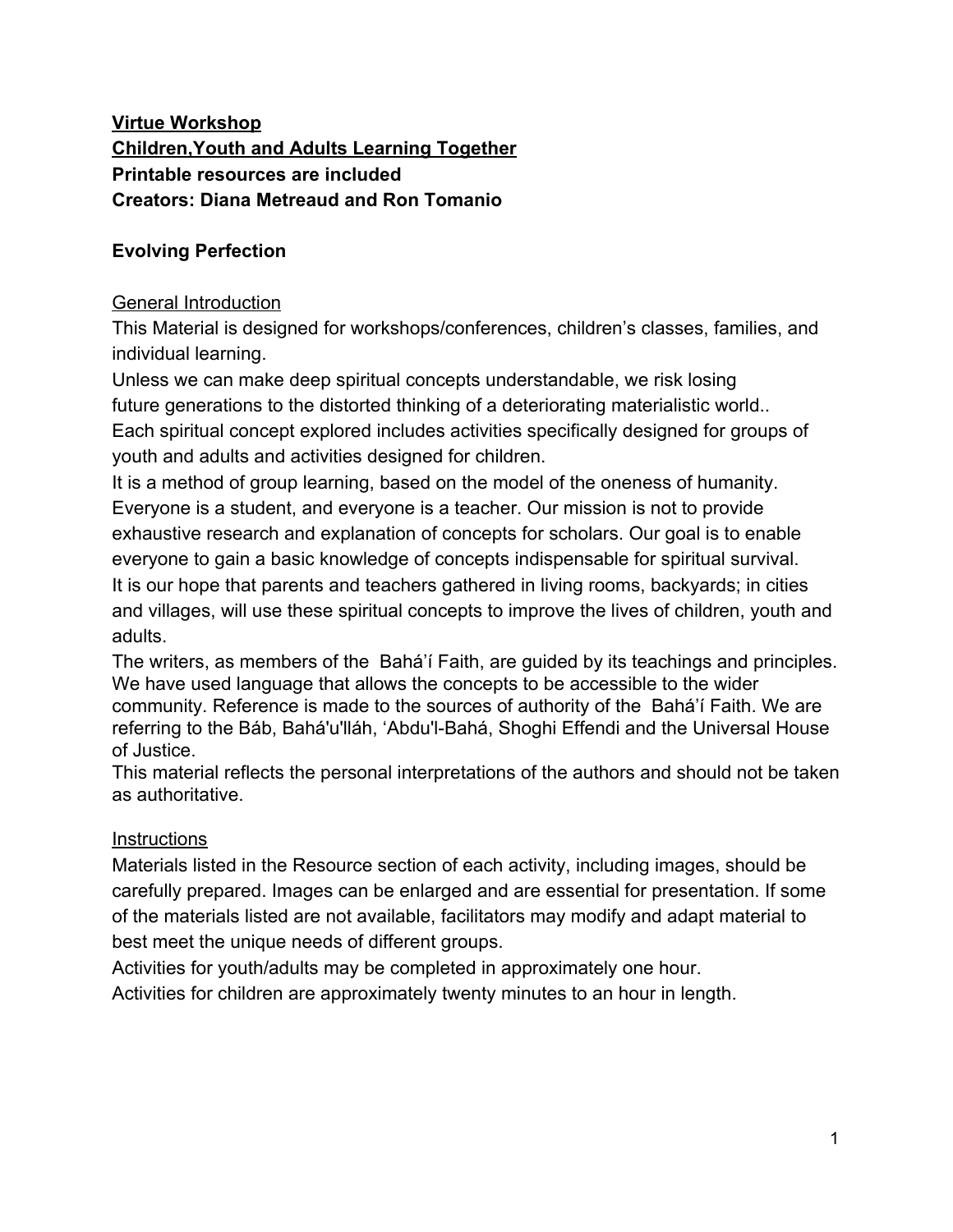## **Adult Activity**

Document with text to be read aloud by participants. Facilitator may choose to use a projector.

Materials in Resource Section

**Facilitator places:** two glasses, half-filled with water, on a table in front of participants



Photo for facilitator reference

**Facilitator says:** "What do we see?" In what different ways can we describe the glasses?

## **Participants respond**

**Facilitator says:** We had different opinions -- different ways to describe these two glasses. The possibilities are:

- #1 Both are half-full.
- #2 Both are half-empty.
- #3 One is half full and one is half empty.

How many of us think its #1 - both are half-full?

## **Participants respond**

**Facilitator says:** How many of us think its #2 -- both are half-empty?

#### **Participants respond**

**Facilitator says:** How many of us think its #3 -- one is half-full and one is half-empty?

#### **Participants respond**

**Facilitator says:** Turn to a person near you and share with each other how you each viewed the glasses.

#### **Participants respond**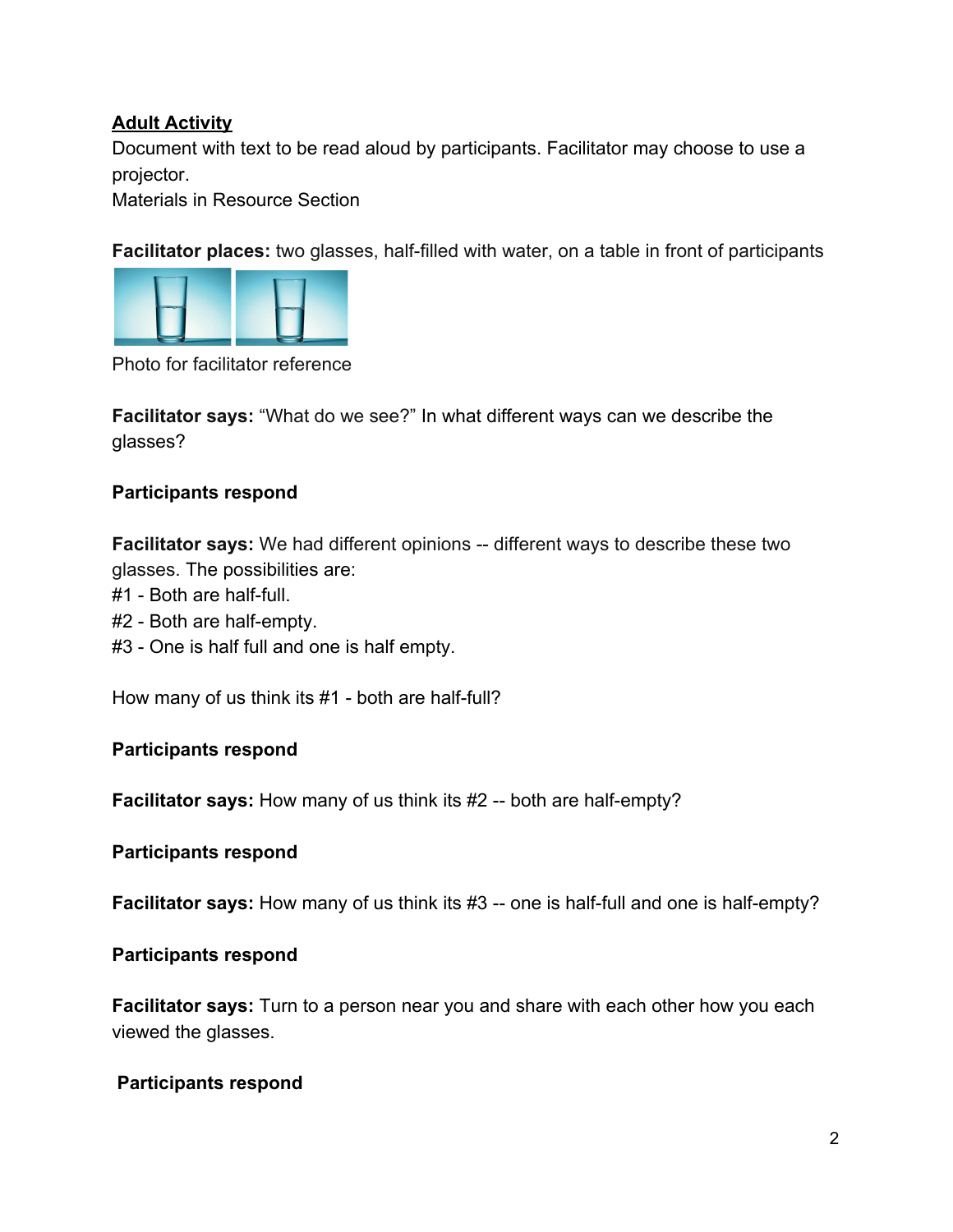**Facilitator says:** Let's share with our group what we learned. What do our opinions say about who we are and how we see the world?

### **Participants respond**

**Facilitator asks:** participant to read the following in a loud voice:

**If we see the glasses half empty it could mean that we tend to be pessimistic. And if we see the glasses half full it could mean that we are more optimistic. My "truth" is also affected by my entire life experience. My truth is based on my perception of what I see. It is important that I know that**

**my truth is not the "absolute" truth.**

**Facilitator asks:** three participants to stand in front of the group

### **Participants respond**

**Facilitator draws:** a stick figure person on one glass (or on paper/sticky note placed on glass) and gives it to one participant to hold. Facilitator does the same with the other glass and gives it to the second participant to hold.

**Facilitator says to the third participant:** These two glasses now represent two different people. Now look at these two people. Can you tell us with absolute certainty if these individuals are both half-full or half-empty or if one one is half full and one is half-empty?

#### **Participant responds**

**Facilitator distributes or asks participants to distribute:** paper and pencil/pen to each participant

**Facilitator says:** Think about four people who we really like and trust -- people we would place in the "more perfect" category.

Write their initials on the paper in one column

#### **Participants respond**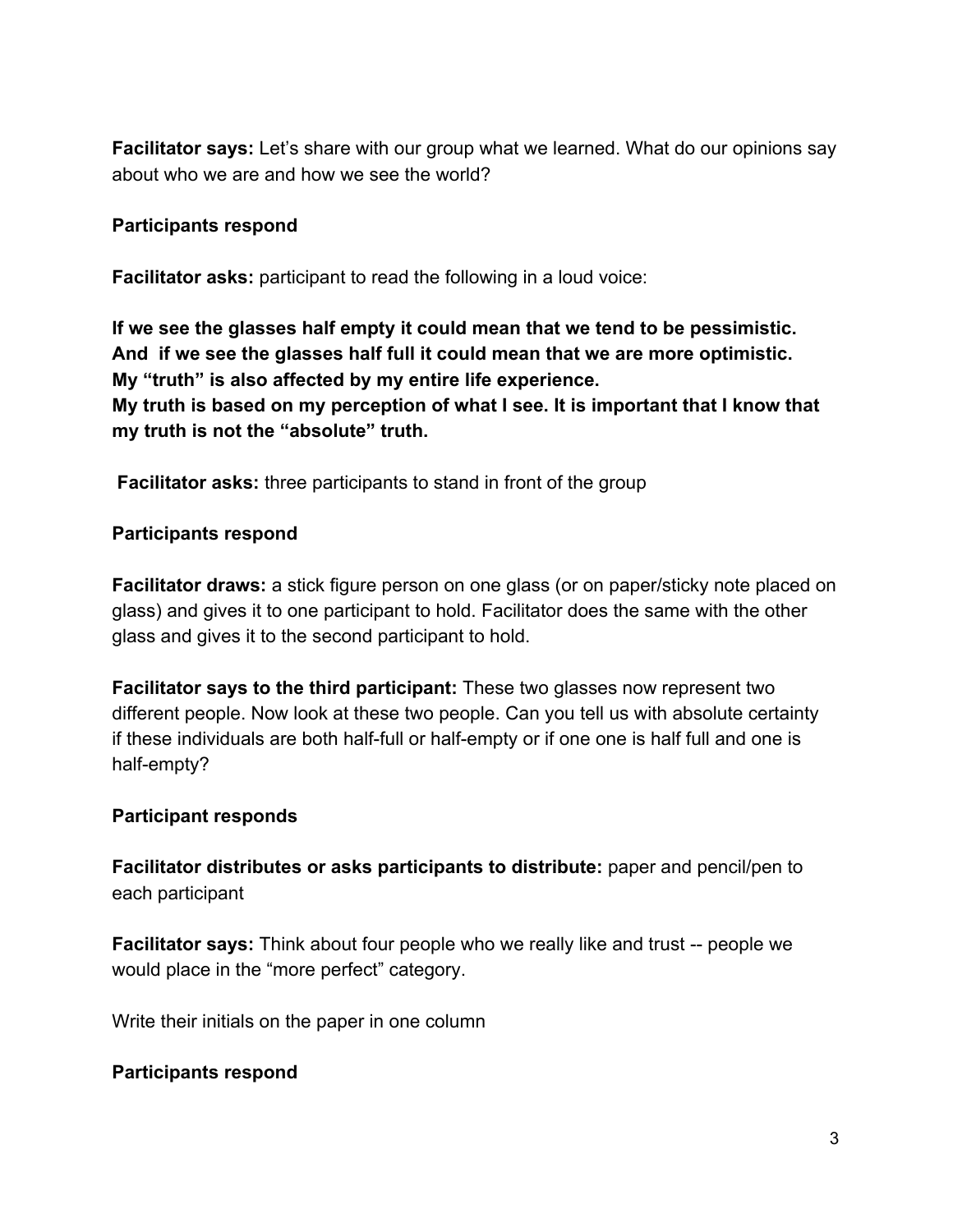**Facilitator says:** Now, think about four people who we really don't like and don't trust - people we would place in the "more imperfect" category. Write their initials on the paper in another column.

## **Participants respond**

**Facilitator says:** Now look at the two groups we have created.Think about which one we would label half-full and which we would label half-empty.

**Participants respond** - Allow 1 minute

**Facilitator says:** Now let's write down our favorite color on our paper.

Participants respond

**Facilitator says:** Let's also write down our least favorite color on our paper.

Participants respond

**Facilitator shares Image A** with participants:



**Facilitator says:** For example, suppose you wrote down that your favorite color is blue and your least favorite color is yellow.

Imagine that the glasses are filled half way. Most likely you would perceive the yellow glass as being half-empty and the blue glass as being half-full. You could have a strong bias or you could have a subtle bias. But there will be a bias. All cultures have built in biases formed over many generations. We are all affected by the society we live in. How we view people from different cultures, religions, socio-economic backgrounds, etc. is based on the society which molded us. One of the most common examples of bias is based on racial differences, especially skin color.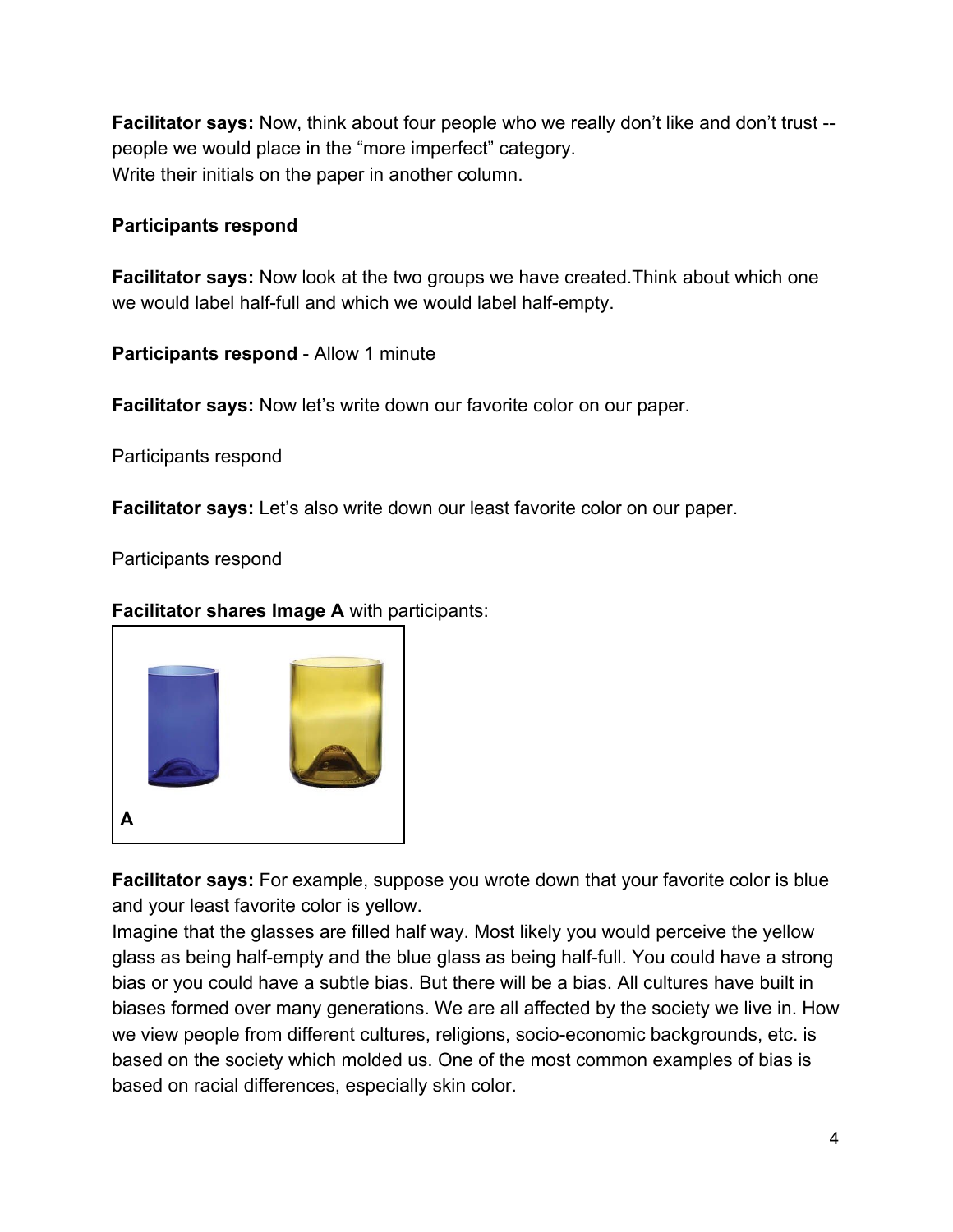The question of a half-full glass or person or a half-empty glass or person makes no sense because it cannot be answered. We cannot definitively label anyone as either being absolutely perfect or absolutely imperfect. Labeling people in this manner reveals our own prejudices.

It is critically important to take the first step of **accepting** our family and friends and everyone as they really are -- a combination of **perfections** and **imperfections**. Acceptance doesn't imply agreement or total understanding. It is the acknowledgement that no one is either completely "perfect" or "imperfect". We must accept the truth that absolute perfection and absolute imperfection only exist in our minds. Instead, we should strive mightily to see everyone as "an **evolving perfection**"-- as souls inexorably being drawn throughout eternity towards God. Seeing the oneness of evolving perfection makes it possible to see the oneness of mankind. As we become aware of our own personal evolution, we can more readily understand that the realization of the oneness of mankind is also an evolutionary process. We are all evolving on our path towards an understanding of God.

**Facilitator asks:** participant to read the following in a loud voice:

**"He is the one goal, towards which everything in nature yearns."** -'Abdu'l-Bahá, Bahá'í Reference Library: *Paris Talks*:15

**Facilitator says:** Close your eyes. Take three deep breaths. For a minute think of 2-3 serious mistakes you have made. You will not be asked to share these with anyone.

**Facilitator:** Pause a minute

**Facilitator says:** Now for a minute think of 2-3 best things you have ever done.

**Facilitator:** Pause a minute

**Facilitator Closing remarks:** Can we accurately label **ourselves** as absolute saints or as absolute sinners? Can we accurately label **anyone else** as absolute saints or absolute sinners? If we make this mistake, we would be acting like people who try to play God.

When someone makes a mistake, we often become upset.

We get upset at ourselves for not doing everything perfectly. We get upset at our imperfections. We get upset at others' imperfections. The reason for this is that we want everyone to grow towards God. God is Perfection.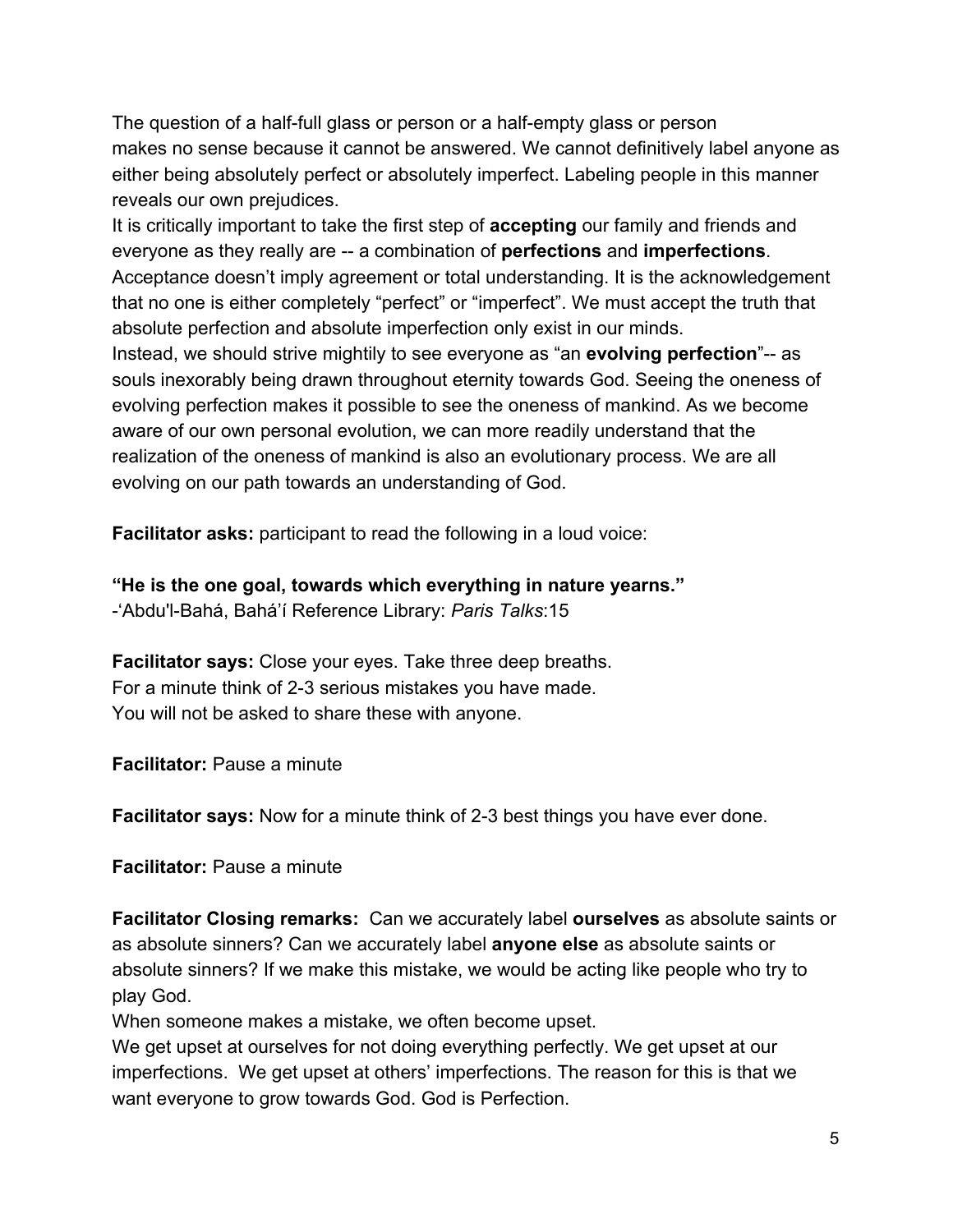We can't ever say that anyone is totally perfect or totally imperfect. Isn't the truth somewhere in the middle? Aren't we all evolving perfections? Aren't we all always growing? Aren't we all struggling servants of God?

**To the Facilitator and all participants:**

**The physical world has been created by God to teach us deep spiritual concepts. It is the hope of the creators of this activity that we all make the transition as quickly as possible, from being student participants, to being teachers, sharing these ideas with others. Spiritual concepts are the building blocks for an ever-progressing world civilization.**

**Please feel free to adapt this material to best meet the unique needs of different groups.**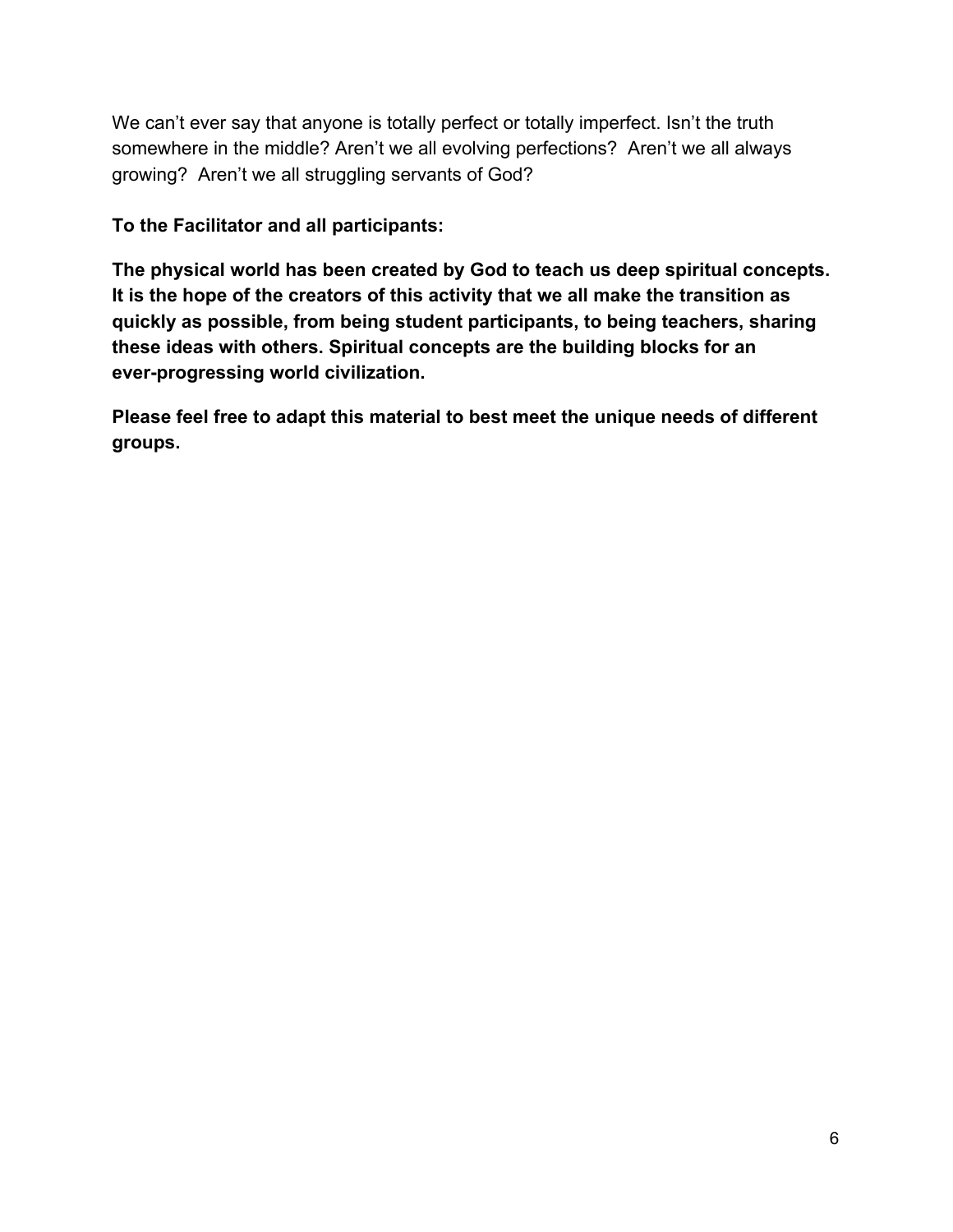# **Children's Activity Growing Toward Perfection**

Document with text to be read aloud by participants. Facilitator may choose to use a projector.

Materials in Resource Section

**Facilitator:** set the two half-filled glasses on a table in front of participants



**\*Image for facilitator reference**

**Facilitator says:** What do we see? In what different ways can we describe these glasses?

Do we have different opinions -- different ways to describe these two glasses?

## **Participants respond**

**Facilitator says:** We had different opinions -- different ways to describe these two glasses. The possibilities are:

- #1 Both are half-full.
- #2 Both are half-empty.
- #3 One is half full and one is half empty.

**Facilitator says:** How many of us think its #1 -- both are half-full?

#### **Participants respond**

**Facilitator says:** How many of us think its #2 -- both are half-empty?

## **Participants respond**

**Facilitator says:** How many of us think its #3 -- one is half-full and one is half-empty?

#### **Participants respond**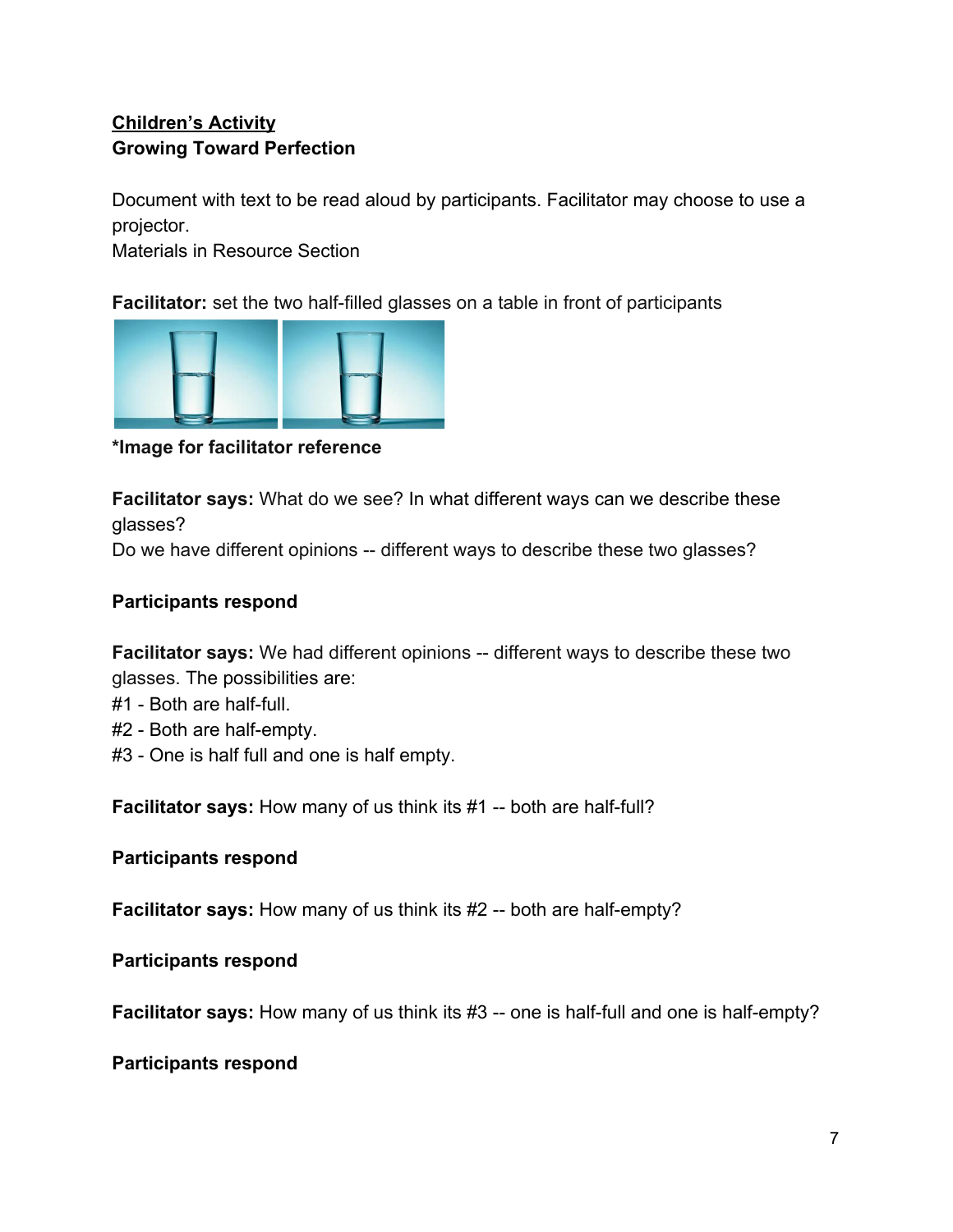**Facilitator says:** Would you feel comfortable drinking either one of these?

## **Participants respond**

**Facilitator says:** Now I have to tell you that I poured the water into these two glasses last night.

When I came in this morning, I found this worm in this glass of water.

**Facilitator hold up**: a rubber worm and point to one of the glasses of water.

**Facilitator says:** Would everyone still feel comfortable drinking out of both of these glasses?

## **Participants respond: no**

**Facilitator says:** So can we say that this other glass of water is perfectly good to drink? (hold up the glass which did not have the worm in it) Can we also say that this glass of water is not perfect and not good to drink? (hold up the glass which had the worm in it)

## **Participants respond**

**\* Facilitator should now begin to pretend to be an absent-minded professor.** Add hesitation and a bit of confusion to voice.

**Facilitator says:** Well… wait a minute. Now I'm not sure which glass the worm was in! Now can I really tell which water I can drink and which water I can't drink? Can you help me which one is perfect and which one is not perfect? Can you tell just by looking at the two glasses of water?

## **Participants respond: no**

**Facilitator says:** OF COURSE NOT!...... They both look exactly the same and I don't remember which one had a worm in it.

**Facilitator says:** Wait a minute. I didn't take a **real** worm out of the water this morning. I was thinking about a science experiment I did last year. This morning I took this candy worm out of this glass of water! (hold up a candy worm).

… So now we see that both glasses of water were safe to drink.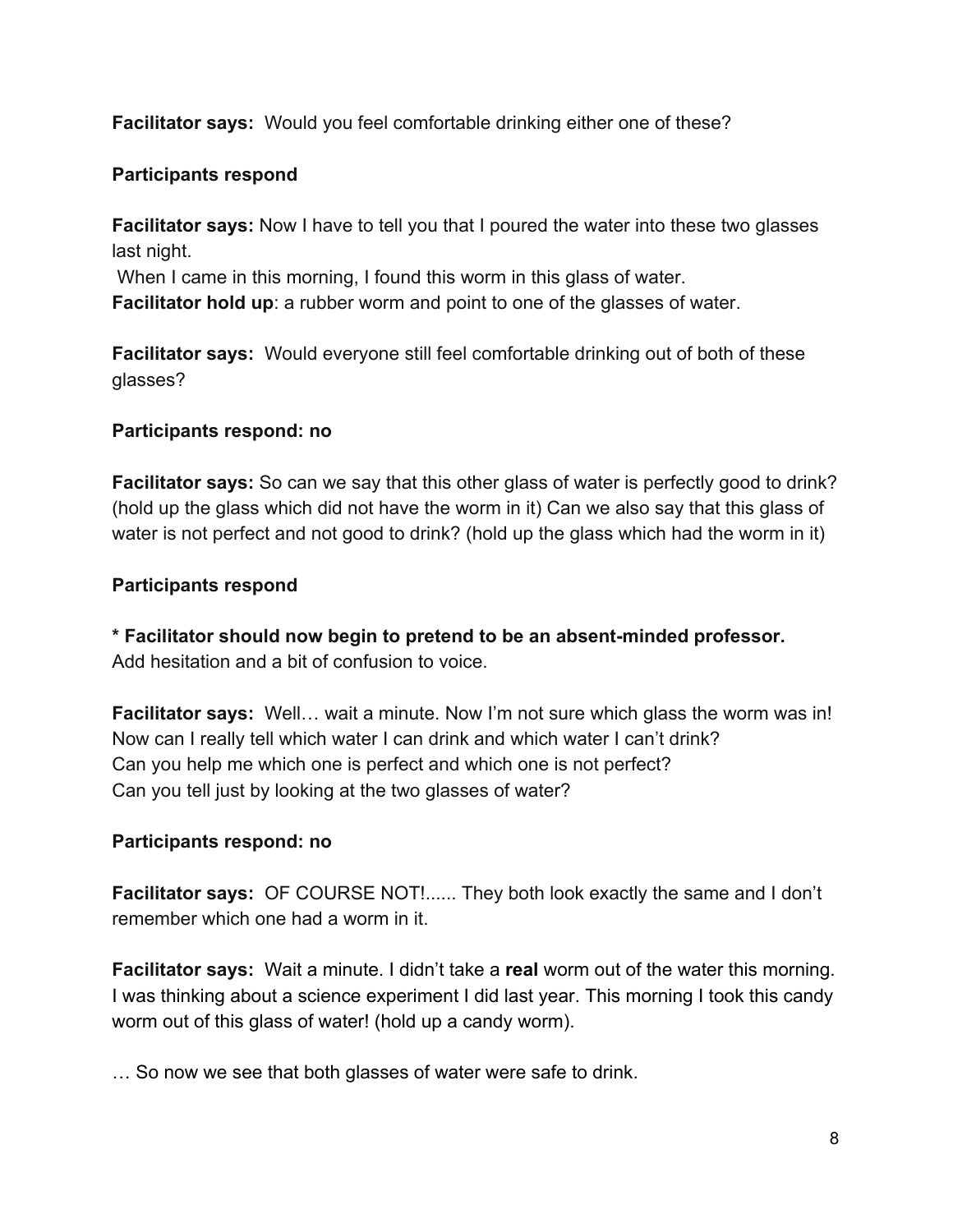**Facilitator:** choose two children to stand up in front of the group.

**Says:** Now can we tell which of these two friends is perfect and which is not perfect?

#### **Participants respond: no**

**Facilitator says:** Of course we can not. Can you tell which one has never ever made a mistake in their lives?

## **Participants respond**

**Facilitator says:** Do you think it is possible for anyone to go through their entire life without making a mistake?

### **Participants respond**

**Facilitator says:** Of course it is not possible. Our friends and even the adults in our lives are not perfect and never will be. We all make mistakes

**Facilitator says:** Let's all stand up and form a circle and hold hands.

#### **Participants respond**

**Facilitator places:** shows the group a silly hat. \* Facilitator may choose to attach the rubber worm to the hat.

**Facilitator places the hat:** on one participant

**Facilitator says:** For some reason, I don't know why, I am going to pick this person and take them out of the group because I don't think they belong with the rest of us. S/he is not perfect. S/he is wearing a silly hat.

**Facilitator:** remove one person and lead them to the outside of the circle.

**Facilitator says:** to the child who has been removed: How do you feel about what just happened? It was decided that you weren't perfect and could not stay in the group with everyone else. Are you happy about this?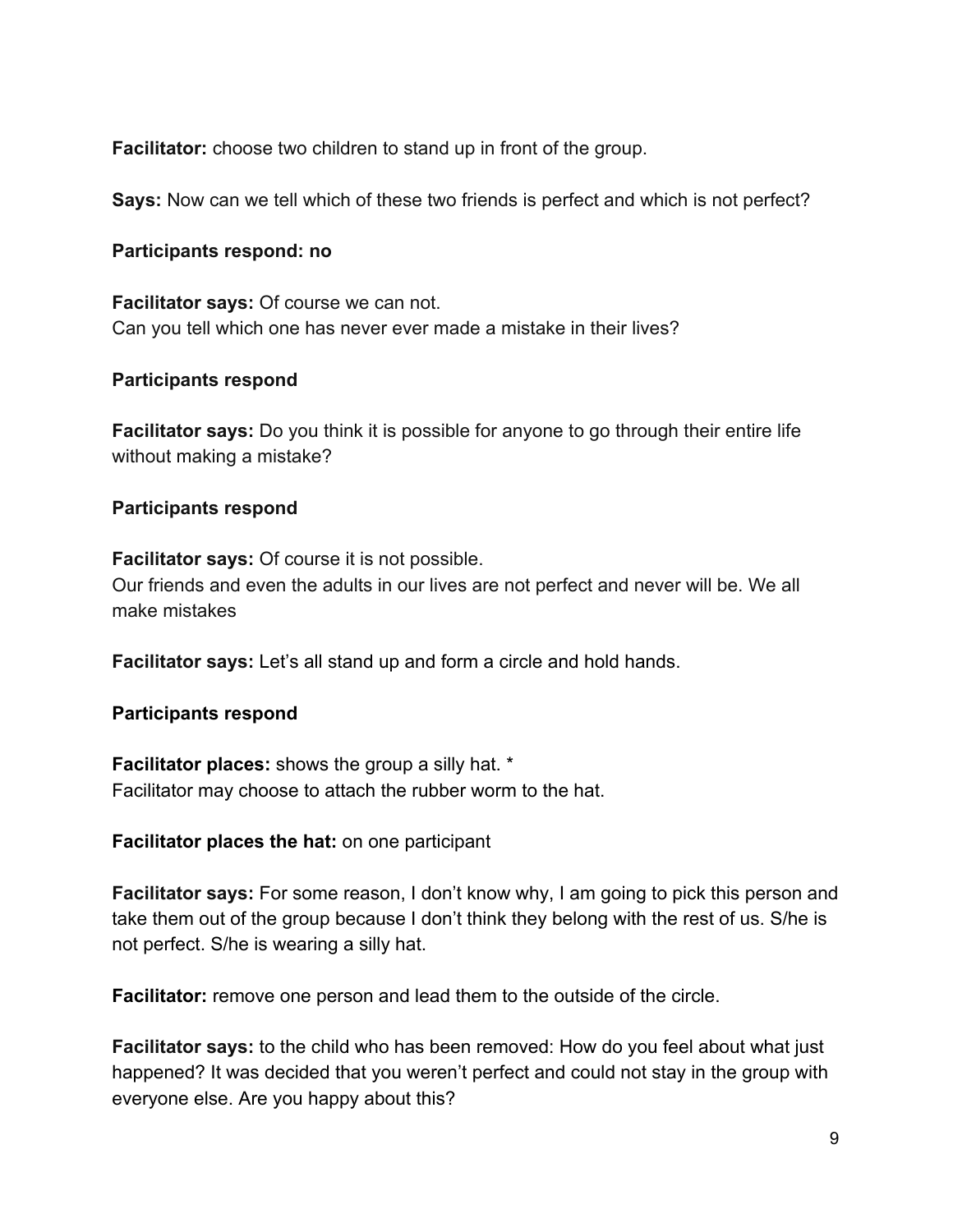## **Participant will respond that s/he is not happy**

**Facilitator says:** to the group - How does everyone else feel about what just happened?

## **Participants respond**

**Facilitator says:** What should we do?

**Participants will respond:** that they want to bring the person back into the group.

**Facilitator says:** Does a person have to be perfect to be a friend?

**Participants will respond**: no.

## **Facilitator invites the excluded participant to return to the group.**

**If time allows, repeat actions:** of placing the hat on other participants, placing them outside the circle of friends and then inviting them to return to the circle.

**Facilitator says:** Let's all sit down in our circle.

## **Participants respond**

**Facilitator says:** It is so important that we never see ourselves or see our friends as being totally perfect or as being totally imperfect. I have to think of myself as "my ever-growing self". We are always growing.

When someone makes a mistake, we often become upset. We get upset at ourselves for not doing everything perfectly. We get upset at our imperfections -- what is not perfect about us. We get upset at our friends' imperfections -- what is not perfect about our friends. The reason for this is that we want everyone to grow towards God. God is Perfection.

One of the names of God is the All-Forgiving. God will always be the All-Forgiving. This means that we will sometimes make mistakes.

 We need to follow the example of God and be forgiving when our friends make mistakes.

It will be easier to make and keep friends when we are able to forgive them when they are not perfect -- when they make mistakes.